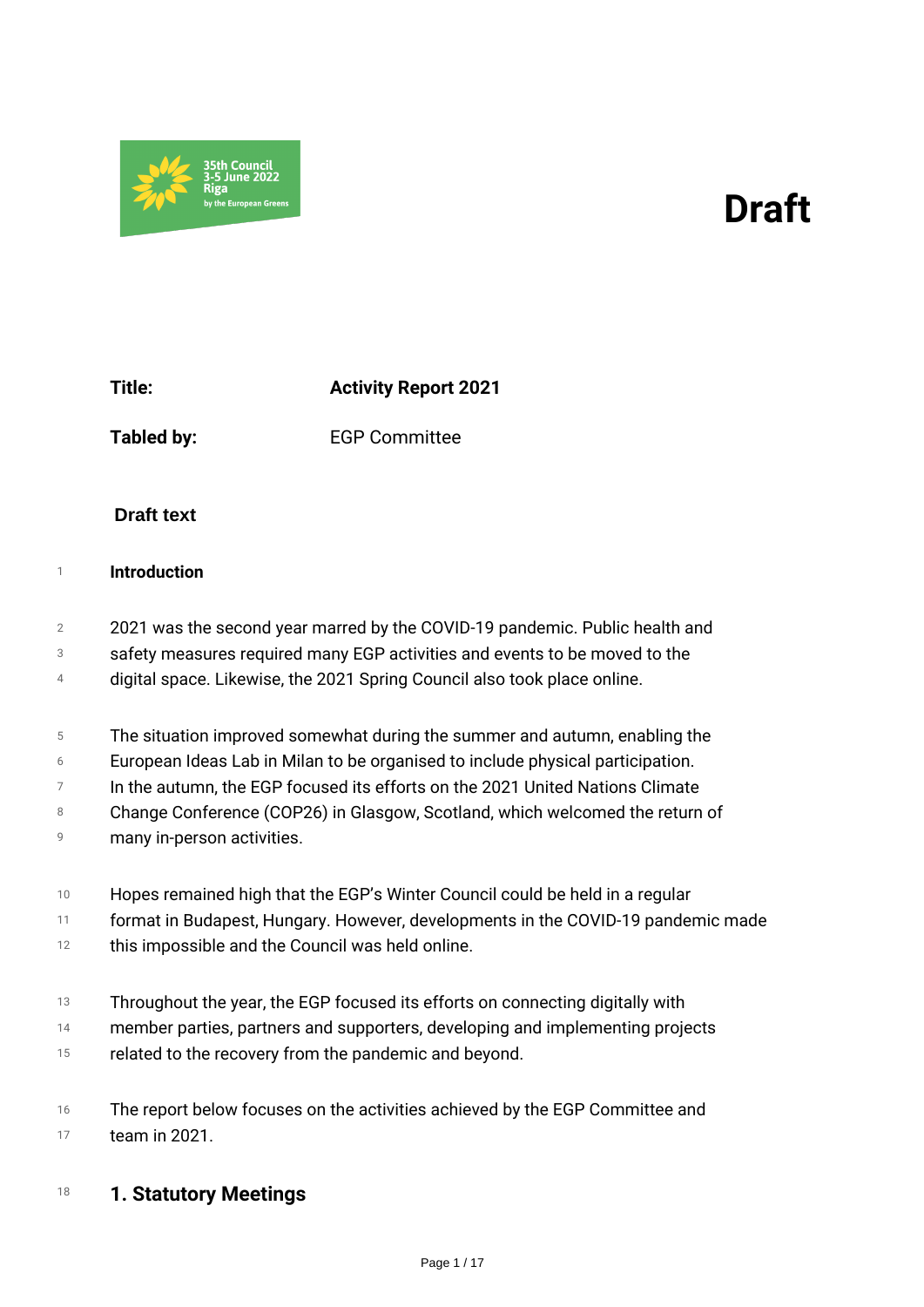# *A. EGP Committee meetings*

 *The Committee organised the EGP's 33rd and 34th Councils in 2021, both of which took place in a virtual format. At – and in between the Councils – 12 Committee meetings were organised to manage the party and its political priorities. Short, flexible Committee meetings were organised where deemed necessary to facilitate exchanges among the Committee in times of ever-changing COVID-19 regulations and political circumstances. The 2021 Committee meetings were held on the following dates and venues: 22-23 January, Committee meeting, online 12 February, Flexi Committee meeting, online 5-6 March, Committee meeting, online 16-17 April, Committee meeting, online 7 May, Flexi Committee meeting, online 25 May, Committee meeting, Council final preparations, online 9-11 July, Committee retreat, Les Sorbiers, Belgium/online 10 September, Committee meeting, online 29 September, Flexi Committee meeting, online 22-23 October, Committee meeting, online 19 November, Flexi Committee, online 2 December, Committee meeting, Council final preparations, online.*

*B. EGP Council meetings*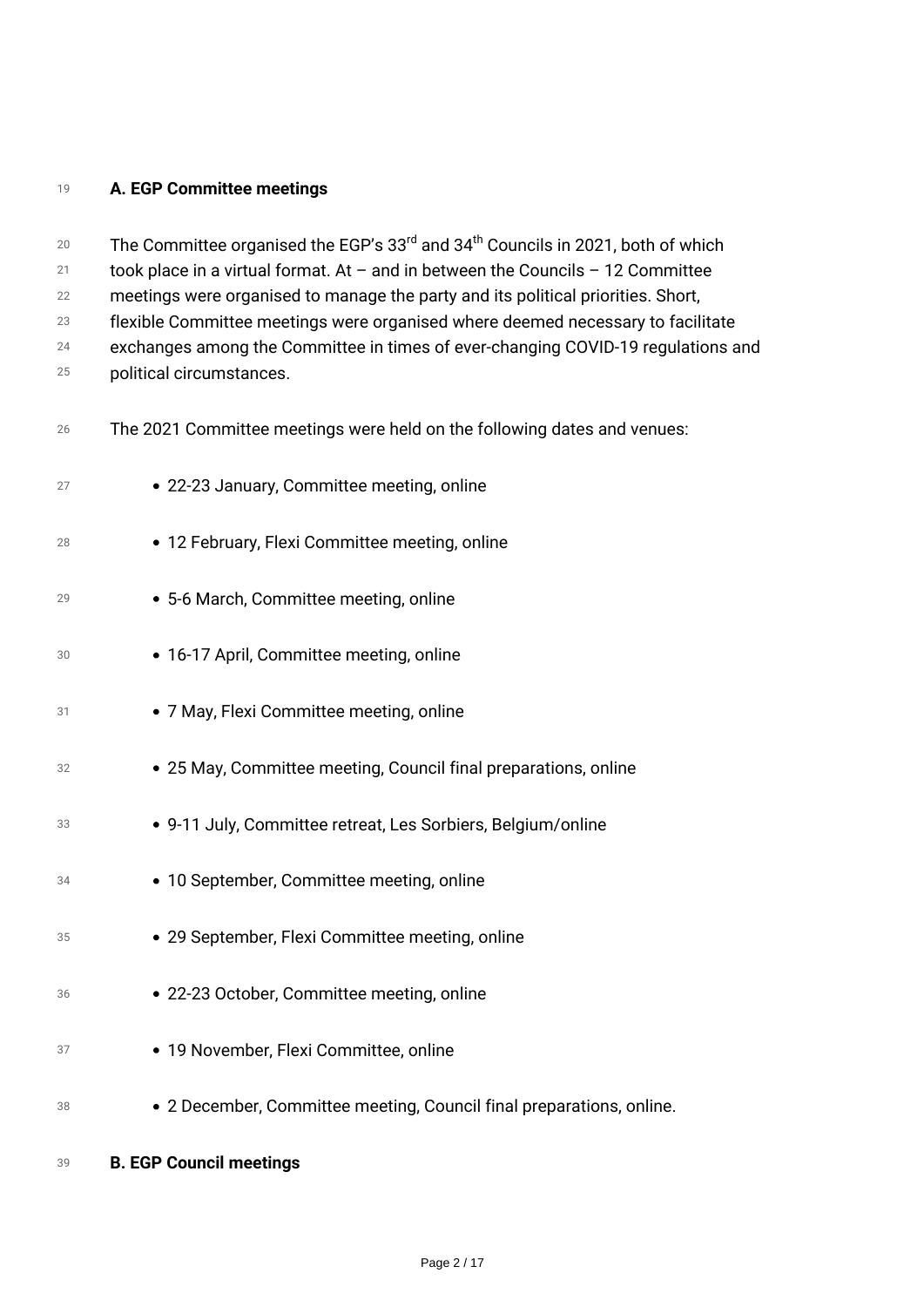# *In 2021, both EGP Councils were organised online:*

# *The 33rd EGP Council, Spring 2021, online – Build Back Greener*

 *The 33rd EGP Council was organised in full online with events taking place from*

 *Tuesday 25 May to Saturday 29 May 2021. Compromise Amendment Sessions were held*

 *from Tuesday until Friday when there were meetings of several EGP networks, a*

 *variety of parallel sessions and a plenary session. In the evening, Annalena*

 *Baerbock, the German Greens then candidate for chancellor, delivered a keynote*

- *speech. On Saturday, another set of parallel sessions and plenary debate were*
- *held. Furthermore, Petra De Sutter, Belgium's Deputy Prime Minister, held a*
- *keynote session.*
- *The EGP Council welcomed Catalunya en Comú as a candidate member, elected*
- *additional members to the Election Amendments Committee, and adopted the following resolutions:*
- *On the Future of Europe*
- *On Transnational Lists*
- *Consent is sexy!*
- *The EU's China policy must uphold human rights and the international rule of law*
- *A four-day week for a greener, equal and fairer Europe*
- *Fair distribution and global access to COVID vaccines*
- *A Farm to Fork Strategy that works for People & Planet*
- *Recovery and Resilience Facility for a true Green and just Transition*
- *2021: Year of Rail on Green rail transport*
- *Smart cities*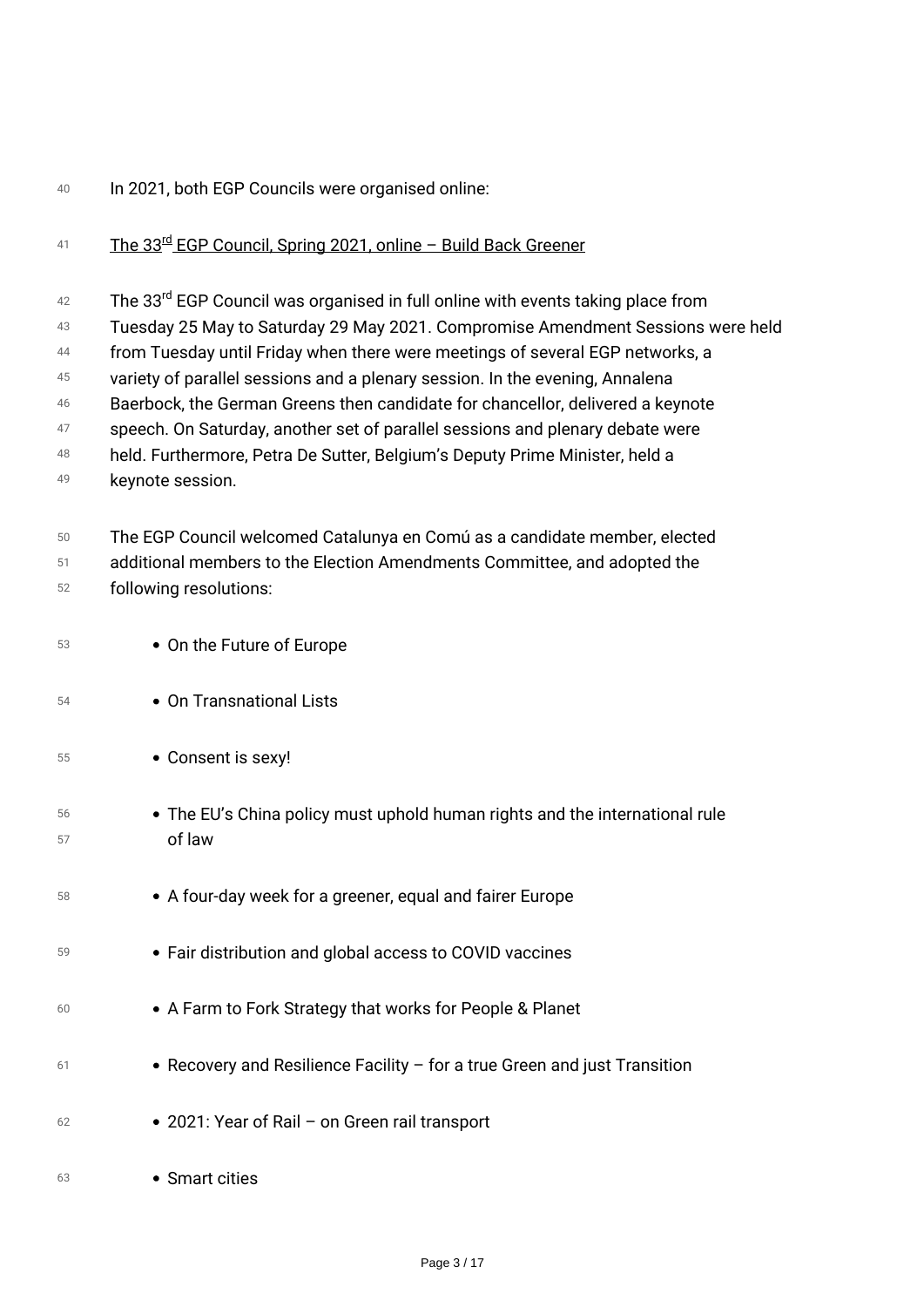| 64 | • On defending our fundamental rights in the face of biometric mass                     |  |
|----|-----------------------------------------------------------------------------------------|--|
| 65 | surveillance in public places in Europe                                                 |  |
| 66 | Programme: https://europeangreens.eu/brussels-online-2021/programme                     |  |
| 67 | #EGP33 - Live stream (videos): https://europeangreens.eu/brussels-online-               |  |
| 68 | <b>2021/live</b>                                                                        |  |
| 69 | Adopted: https://europeangreens.eu/brussels-online-2021/adopted-documents               |  |
| 70 | The 34 <sup>th</sup> EGP Council, Autumn 2021, online                                   |  |
| 71 | Originally, the plan was to hold the 34 <sup>th</sup> EGP Council in Budapest, Hungary. |  |
| 72 | However, after very careful consideration of developments in the COVID-19               |  |
| 73 | situation in many European countries, the EGP Committee took the very difficult         |  |
| 74 | decision that Council could not go forward physically. Instead, the event took          |  |
| 75 | place online with a reduced statutory programme between 30 November and 4               |  |
| 76 | December 2021.                                                                          |  |
| 77 | Following resolutions were adopted by the Council:                                      |  |
| 78 | • Anti-corruption, transparency and participation need to be at the heart of            |  |
| 79 | distributing EU funds                                                                   |  |
| 80 | • A common position on Afghanistan                                                      |  |
| 81 | • Upholding the prospect of EU integration of the Western Balkans                       |  |
| 82 | • Future relations with Russia must be based on values, the rule of law and             |  |
| 83 | fundamental rights                                                                      |  |
| 84 | • European solidarity for Lebanon                                                       |  |
| 85 | • Fortress Europe? No thanks!                                                           |  |
| 86 | • European leadership for global climate action                                         |  |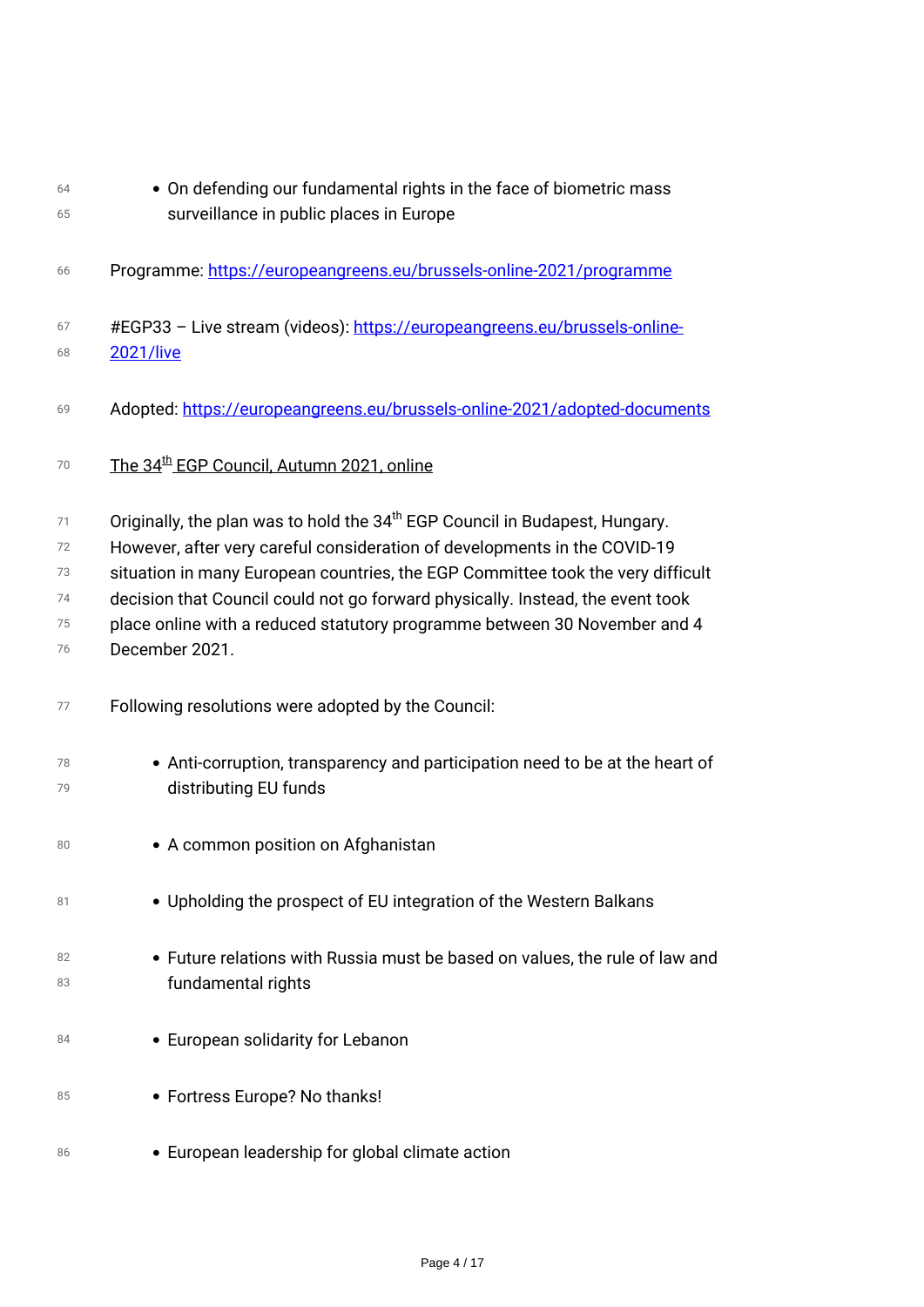| 87                     | • Building resilient green municipalities of the future                                                                                                                                                                                                                             |
|------------------------|-------------------------------------------------------------------------------------------------------------------------------------------------------------------------------------------------------------------------------------------------------------------------------------|
| 88                     | • Towards better implementation of European environmental legislation                                                                                                                                                                                                               |
| 89<br>90               | • Energy poverty: a just energy transition of European regions means energy<br>poverty eradication                                                                                                                                                                                  |
| 91<br>92               | • For an industrial role for electric cars serving the climate, employment,<br>the environment and social justice                                                                                                                                                                   |
| 93                     | • End the humanitarian crisis on the Polish-Belarusian border                                                                                                                                                                                                                       |
| 94                     | Programme: https://europeangreens.eu/council34/programme                                                                                                                                                                                                                            |
| 95                     | Adopted: https://europeangreens.eu/council34/adopted-documents                                                                                                                                                                                                                      |
| 96                     | 2. Non-Statutory Meetings/Activities                                                                                                                                                                                                                                                |
| 97                     | A. Green Party Leaders' Meetings                                                                                                                                                                                                                                                    |
| 98<br>99<br>100<br>101 | In 2021, the EGP Committee organised two online meetings with the Party Leaders<br>of the member parties. The significant attendance by the party leaders showed us<br>that in times of crisis the Greens find inspiration, support and motivation in<br>their pan-European family. |
| 102                    | • 11 March: meeting on vaccination certificates                                                                                                                                                                                                                                     |
| 103<br>104             | • 29 April: meeting on Green priorities for the National Recovery and<br><b>Resilience Plans</b>                                                                                                                                                                                    |
| 105                    | <b>Greens in Government (GiG)</b>                                                                                                                                                                                                                                                   |
| 106<br>107<br>108      | With more and more EGP member parties now represented in national governments,<br>the EGP has facilitated space for exchange and enhanced communication and<br>cooperation among those parties and their relevant representatives. The has also                                     |
| 109                    | facilitated exchanges between the Green parties in government and the rest of                                                                                                                                                                                                       |

*the Green family.*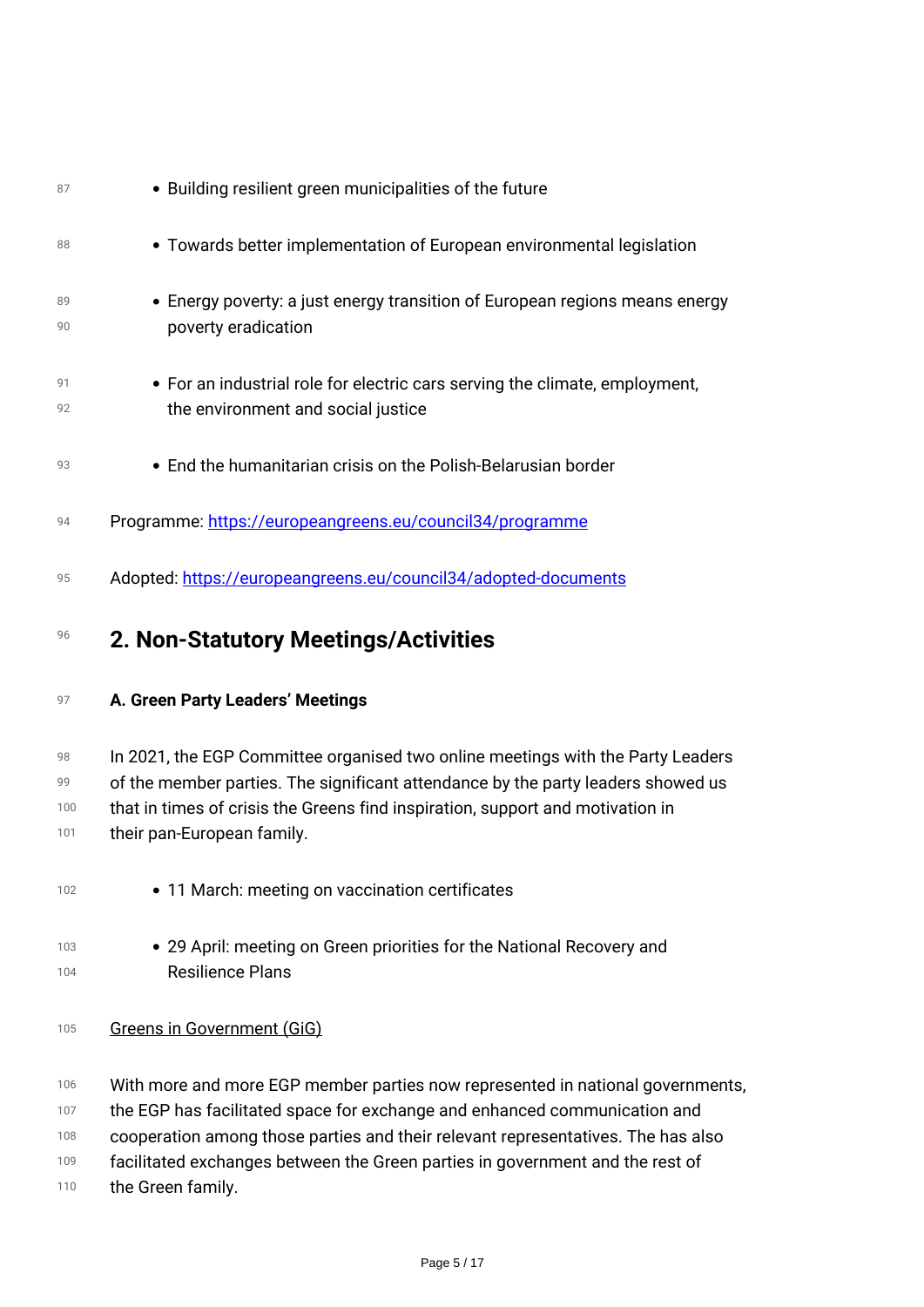- *111 EGP Committee members joined online Green Ministers meetings ahead of the EU*
- *112 Councils organised by the Greens/EFA in the European Parliament, ensuring good*
- *113 coordination between our party and the governmental, European and institutional*
- *114 level.*

# *<sup>115</sup> B. Study visits and Fact-Finding Missions (FFM)*

- *116 Travel restrictions due to the COVID-19 pandemic made physical visits to member*
- *117 parties very difficult. While some visits were able to go ahead physically, most*
- *118 of the contact with member parties took place digitally. The large number of*
- *119 digital meetings organised ensured ongoing fruitful exchanges and good*
- *120 cooperation between the EGP and its members, even in times of crisis.*
- *121 An FFM to Catalunya en Comú (CeC) was organised in a hybrid format, with some*
- *122 members of the EGP delegation physically present in Barcelona and others online.*
- *123 Throughout the mission, the EGP met several relevant Catalan stakeholders who*
- *124 described their relationship with and gave their opinion on CeC. The full report*
- *125 of the mission is available on the Council's web pages.*

# *<sup>126</sup> C. Network meetings*

# *<sup>127</sup> MedNet*

- *128 The Mediterranean network established a monthly meeting (every third Thursday of*
- *129 the month) with stable participation of around 12 people from almost all the*
- *130 Southern member parties. MedNet has also organised two online trainings with*
- *131 more than 60 participants attending each one, focusing on the topics 'Political*
- *132 Ecology: from narrative to action' and 'Reinforcing communication skills and*
- *133 building narratives'.*

# *<sup>134</sup> Balkan Network*

- *135 At the end of 2021, the Balkan Network was reactivated and held a regional*
- *136 meeting. It took place in October in Montenegro, hosted by URA from Montenegro,*
- *137 and gathered together more than 60 participants from the region and wider*
- *138 Europe. The EGP also supported a gathering of the regional parties in November*
- *139 in Serbia. Both of these meetings resulted in an ambitious action plan for 2022.*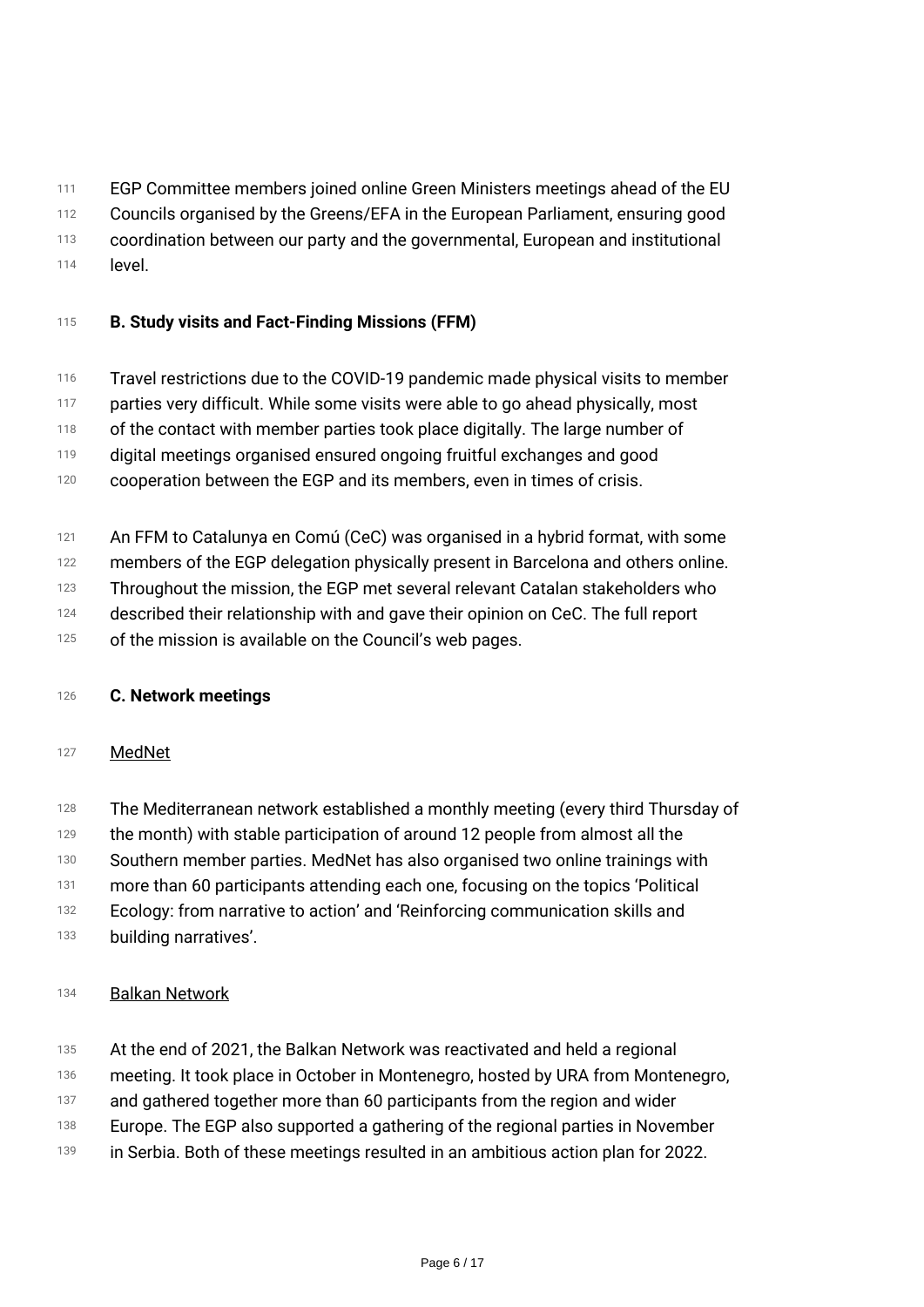# *<sup>140</sup> Gender Network*

- *141 During the online Spring Council, on 29 May, the Gender Network met to reflect*
- *142 on the digital gender gap and digital feminism. A webinar was organised on 2*
- *143 November to explore the topic of the Pay Transparency Directive.*

# *<sup>144</sup> Queer Network*

- *145 The Queer Network met on 21 June to discuss the perspectives of participants and*
- *146 member parties concerning EuroPride 2021 scheduled to take place in Copenhagen,*
- *147 Denmark. One outcome of the meeting was to organise an event for the Greens to*
- *148 go to Copenhagen, but due to the pandemic, the scope of action had to be*
- *149 downsized. However, the Queer Network did coordinate the presence of the Greens*
- *150 and supported the EuroPride programme.*

# *<sup>151</sup> European Network of Senior Greens (ENGS)*

- *152 The Network met during the online Spring Council, on 28 May, to discuss the*
- *153 topics of poverty and homelessness and to hold the internal assembly to elect*
- *154 their new board.*

# *<sup>155</sup> Local Councillors Network*

- *156 In 2021, EGP invested more resources in the project supporting Green Local*
- *157 Councillors. We built the [Local Councillors Network platform](https://localcouncillors.europeangreens.eu/) which was pre-*
- *158 launched at the Spring Council and officially launched in June.*
- *159 Research was conducted into the different situations of EGP member parties at*
- *160 the local councillors level and used to create the framework of the platform. We*
- *161 have established connections and regular communication with member parties'*
- *162 local councillor coordinators.*
- *163 The Local Councillors Network organised several events throughout the year*
- *164 including a webinar on EU funding, a dedicated session at the COP26 Green Hub in*
- *165 Glasgow, a webinar on mobility, and an online Green Mayors meeting concerning*
- *166 the cities' answers to the COVID-19 crisis.*
- *<sup>167</sup> D. Other*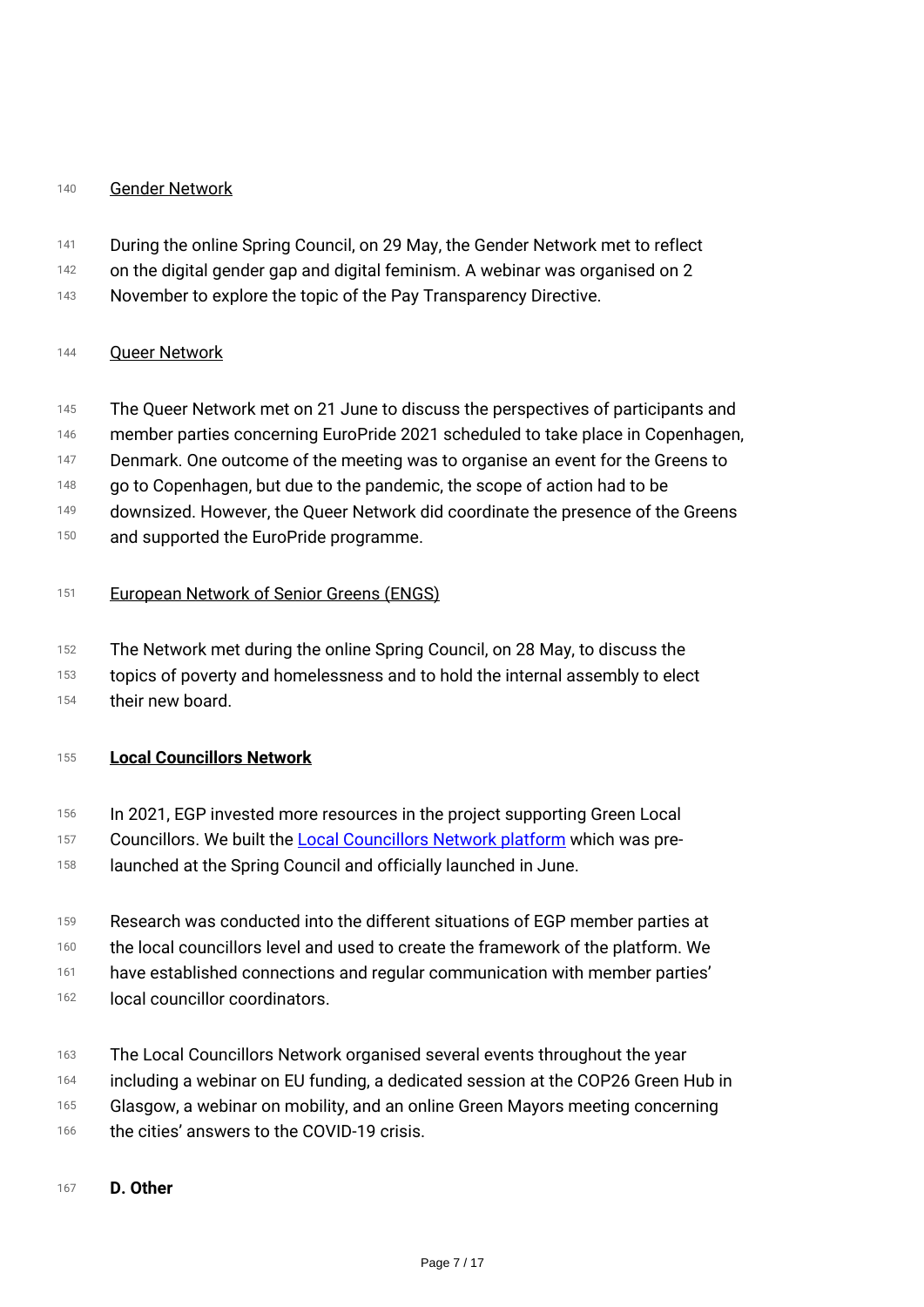# *<sup>168</sup> New Year's reception*

- *169 The EGP's new year's reception took place online on 27 January 2021, due to*
- *170 COVID-19 regulations. The event focused on the topic of culture, included*
- *171 interviews and performances by two artists as well as interventions by Bénédicte*
- *172 Linard, Vice-President of the Wallonia-Brussels Federation and Minister of*
- *173 Children, Health, Media, Culture and Women's Rights and MEP Romeo Franz, Vice-*
- *174 chair Committee on Culture and Education.*

# *<sup>175</sup> European Ideas Lab*

- *176 The European Ideas Lab (EIL) is a unique space that brings together*
- *177 changemakers, Green decision-makers and activists for three days to discuss the*
- *178 most pressing issues in Europe. In 2021, the EGP and the Greens/EFA in the*
- *179 European Parliament organised an EIL from 30 September to 2 October. Due to*
- *180 COVID-19 regulations, the EIL took place in a hybrid format, with events in*
- *181 Milan, Italy and online. Thematically, it focused on climate and biodiversity in*
- *182 preparation for the UN Climate Summit (COP26) and Biodiversity Summit (COP15).*

# *<sup>183</sup> COP26 in Glasgow, Scotland*

- *184 The United Nations Climate Change Conference, COP26, took place in Glasgow,*
- *185 Scotland, from 31 October to 12 November 2021. During the two weeks of COP26,*
- *186 together with the Green Group in the European Parliament and the Green European*
- *187 Foundation, we hosted the Green Hub – a physical meeting space to support Green*
- *188 stakeholders in organising events, hosting dozens of workshops, bilateral*
- *189 meetings, debates, etc. A special focus was given to supporting the participants*
- *190 from the Global South and FYEG.*

# *<sup>191</sup> Research*

- *192 The EGP has further developed its capacities in research, namely with on-topic*
- *193 research, for the preparation of the 2024 European Elections and the*
- *194 continuation of its longer-term project on the Green electorate, with a specific*
- *195 focus on Southern and Eastern countries. The project will achieve its results in*
- *196 2022 and will be further discussed with the respective member parties.*
- *197 Furthermore, in 2021, we commissioned an overview of the legislative framework*
- *198 for the European elections in all 27 EU Member States, a study that will also*
- *199 help us prepare for the election campaign in 2024.*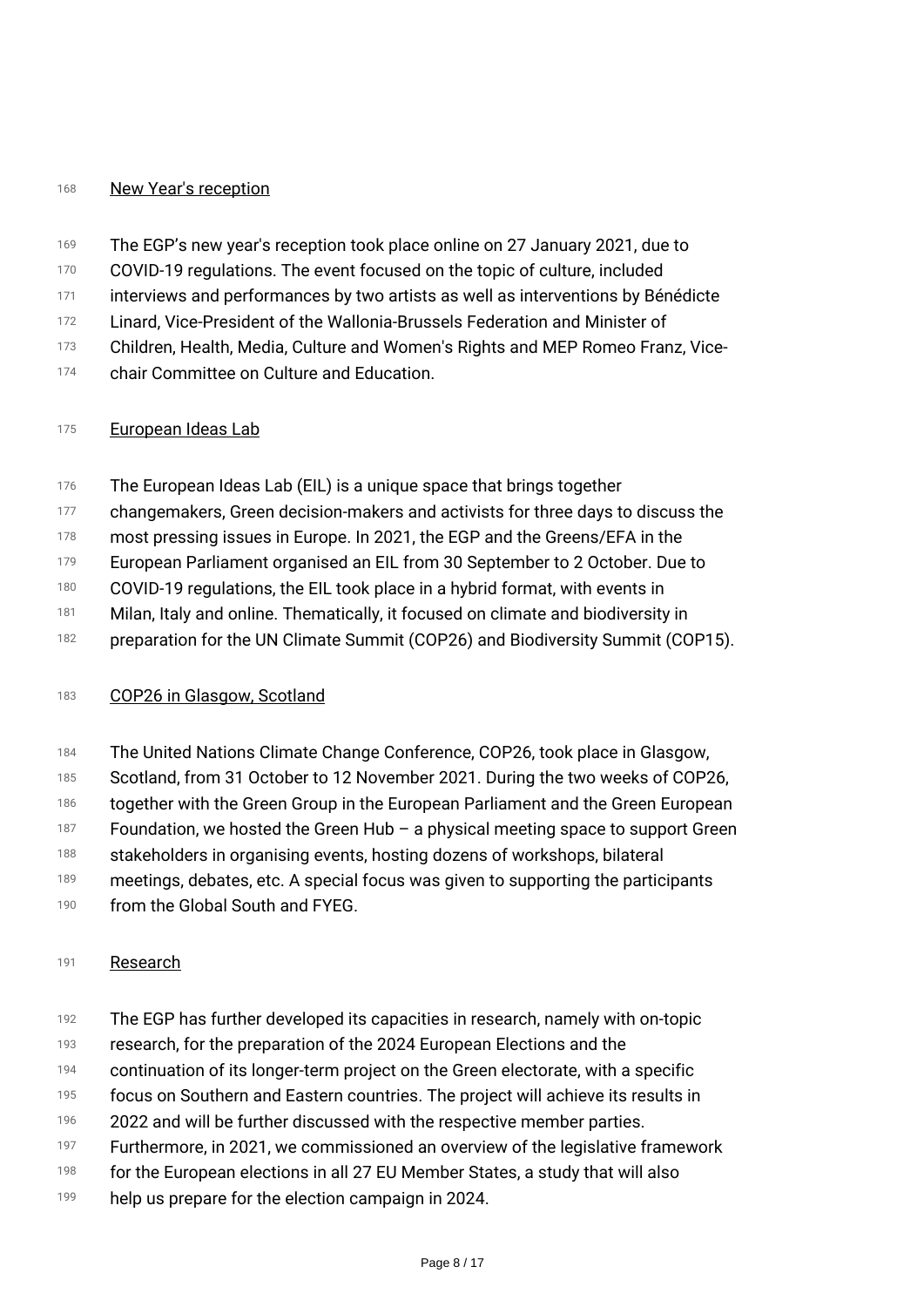## *<sup>200</sup> Policy Labs*

*201 202 203 204 205 206 During 2021, several meetings were held within the framework of the Policy Labs. They covered the topics of culture and the future of work, whereby we gathered member parties' advisers and experts to look into the topics that are not yet part of the mainstream discussions and for which some member parties still had to define their positions. Several of these topics were reflected in external activities through the Green Talking Heads series.*

# *<sup>207</sup> 3. Communication – Outreach*

# *<sup>208</sup> A. Climate Campaign*

*209 210 The climate campaign builds on the EGP's Climate Emergency Resolution that was adopted in Tampere, Finland in 2019 and the Climate Neutrality Resolution*

*211 adopted in June 2020. In 2021, the Climate Campaign continued to develop along*

*212 four pillars: supporting and developing the capacities of member parties;*

*213 working with the local councillor project to continue the development of climate*

*214 emergency resolutions; cooperation with NGOs to root the EGP as a strong*

*215 partner; and EU-level action for a strong Green Deal.*

| 216 |  | In particular, in the lead up to COP26, the campaign highlighted Green |
|-----|--|------------------------------------------------------------------------|
|     |  |                                                                        |

*217 leadership on the climate by communicating our most-pressing climate priorities:*

- *218 219 Climate neutrality will improve our future: our jobs, our health, our well-being*
- *220 221 222 Climate justice is integral. We must ensure a just transition, where no one is left behind, where vulnerable communities are protected, and where the transition to a Green future is fair*
- *<sup>223</sup> Climate action means global solidarity and the EU must show leadership.*

## *<sup>224</sup> B. Green Recovery Campaign*

- *225 The Green Recovery campaign builds on the Green Recovery towards climate*
- *226 neutrality Resolution that was adopted at the online 31st EGP Council in June*
- *227 2020. The aim was to establish the Green Recovery Plan as a relevant part of the*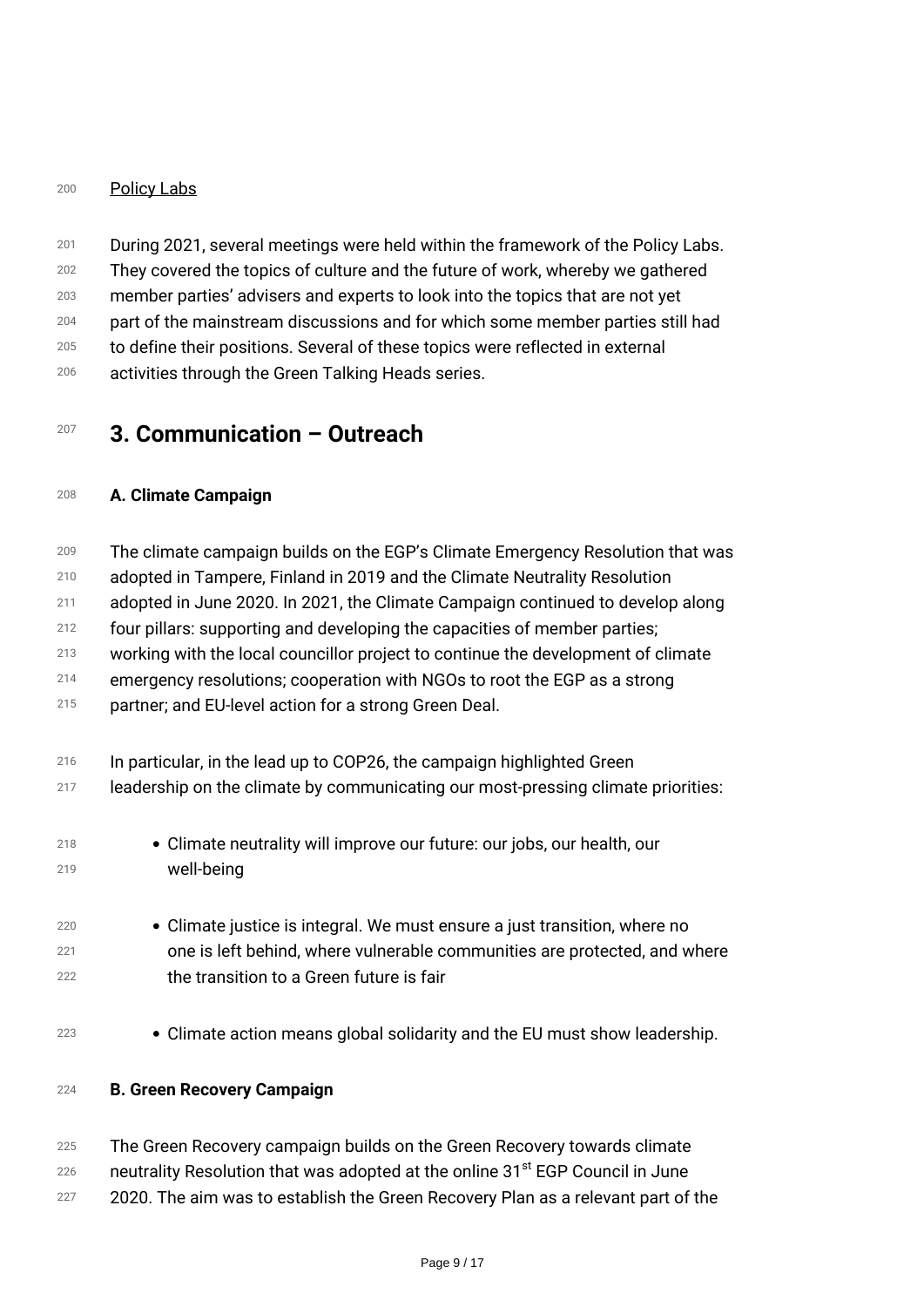- *public debate across Europe and support local and regional Green Recovery*
- *policies by communicating in media outlets and a 'Green answers to the crisis'*
- *tour, spreading our shared vision and having discussions with local Green*
- *parties, relevant stakeholders and the wider public. This project is ongoing*
- *since 2020, with activities also planned for 2022.*

# *Polish Green Recovery Tour*

 *The Polish Green Recovery Tour, co-organised by the European Green Party and the*

 *Polish Greens, was held in 16 cities across Poland. Between 17 September and 11*

 *November 2021, the Recovery Campaign visited every voivodeship in Poland with a*

- *street exhibition on key topics of the Green Recovery relevant to both the*
- *European and national context. Public panels and side meetings were organised in*
- *each city alongside the exhibition.*
- *Each debate featured a topic either relevant or closely linked to post-pandemic recovery in Europe and Poland and hosted national and international speakers, including Members of the European and national parliaments, EGP committee members, mayors, academia, NGOs, activists and civil society. All tour events were open to the public.*

| 245 | • Warsaw, 18 September – Green Recovery (opening event) |
|-----|---------------------------------------------------------|
| 246 | • Lublin, 20 September – Shared Recovery                |
| 247 | • Rzeszów, 24 September – Forests                       |
| 248 | • Kraków, 25 September – Urban Recovery                 |
| 249 | • Kielce, 2 October – Education                         |
| 250 | • Łódź, 3 October – Feminist Recovery                   |
| 251 | • Katowice, 8 October – Energy transition               |
| 252 | • Poznań, 15 October – Animal rights                    |
| 253 | • Wrocław, 16 October – Culture                         |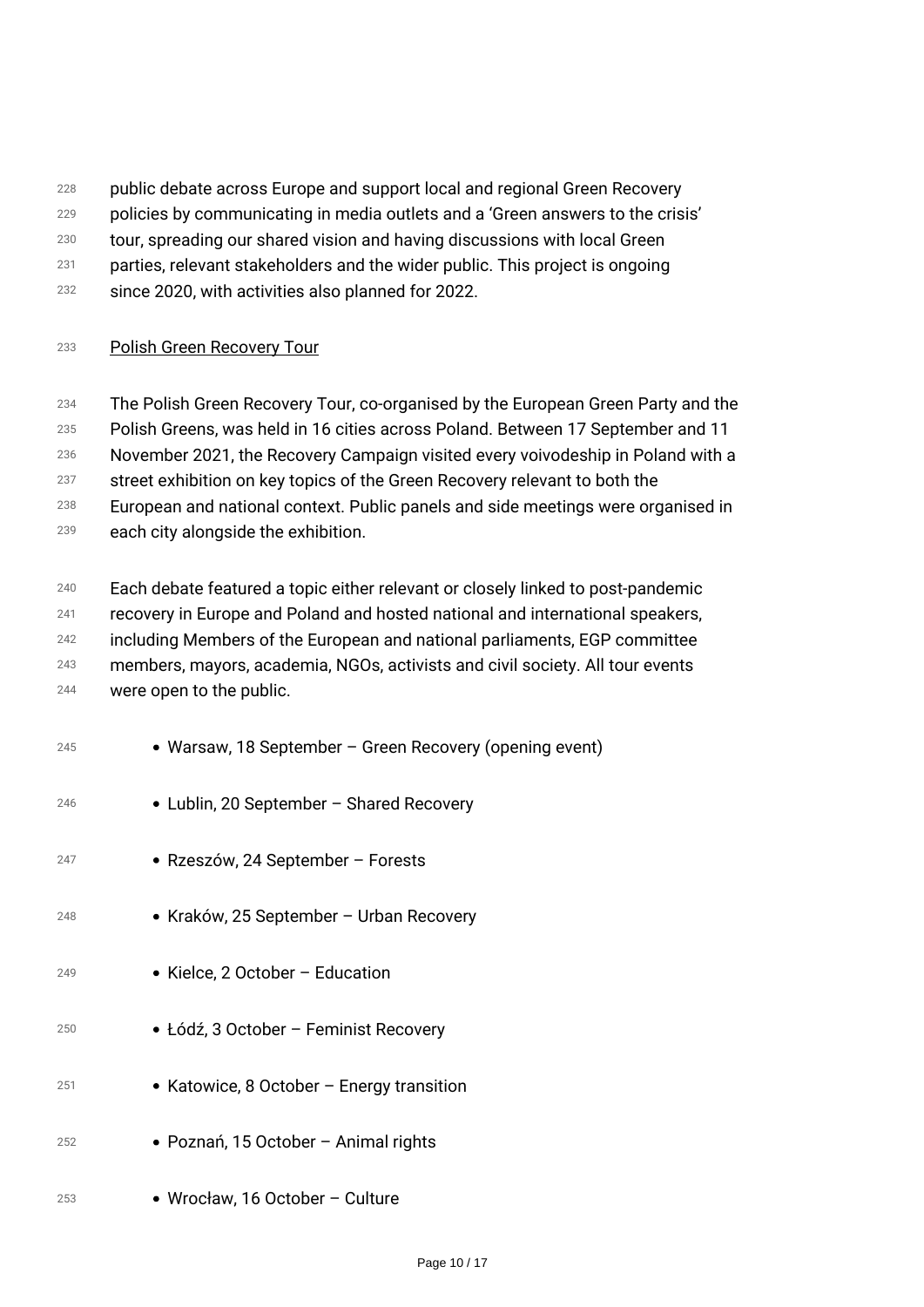| 254                             | • Bydgoszcz, 30 October - Rule of Law                                                                                                                                                                                                                                                                                                                        |
|---------------------------------|--------------------------------------------------------------------------------------------------------------------------------------------------------------------------------------------------------------------------------------------------------------------------------------------------------------------------------------------------------------|
| 255                             | • Gdańsk, 13 November – European Unity                                                                                                                                                                                                                                                                                                                       |
| 256                             | <b>C. The Green Screen</b>                                                                                                                                                                                                                                                                                                                                   |
| 257<br>258<br>259               | The Green Screen project was launched with the aim of introducing the Greens'<br>eight main positions on the pandemic recovery to the general public and<br>contributing to the European debate in a creative and original way.                                                                                                                              |
| 260<br>261<br>262               | Through a series of online film screenings, the Green Screen project invited<br>citizens to engage with contemporary debates on the future of Europe, the post-<br>COVID recovery, and making our societies more resilient and sustainable.                                                                                                                  |
| 263<br>264<br>265<br>266<br>267 | Each month, the Green Screen was dedicated to a key theme for building a better<br>future for Europe. On the third week of each month, a film screening was made<br>available on a platform for 48 hours, on Wednesday and Thursday. Then, viewers<br>could follow a live debate on an issue inspired by the film, which took place on<br>Thursday evenings. |
| 268                             | The following Green Screens were organised (with the names of the films):                                                                                                                                                                                                                                                                                    |
| 269                             | • 21-22 July – Burning Out                                                                                                                                                                                                                                                                                                                                   |
| 270                             | • 22-23 September – Children of Chance (Enfants du hasard)                                                                                                                                                                                                                                                                                                   |
| 271                             | • 20-21 October - When tomatoes met Wagner                                                                                                                                                                                                                                                                                                                   |
| 272                             | • 17-18 November – The $8^{th}$ - how Ireland repealed history                                                                                                                                                                                                                                                                                               |
| 273                             | • 15-16 December - Youth unstoppable - the global climate youth movement.                                                                                                                                                                                                                                                                                    |
| 274                             | <b>D. Green Talking Heads</b>                                                                                                                                                                                                                                                                                                                                |

 *The Green Talking Heads project, launched in June 2021, aimed to enhance perceived competencies in certain areas towards external audiences. In 2021, seven Policy Lab-related packages were published on the topics of health, the future of work, culture and climate, the main deliverables being podcasts,*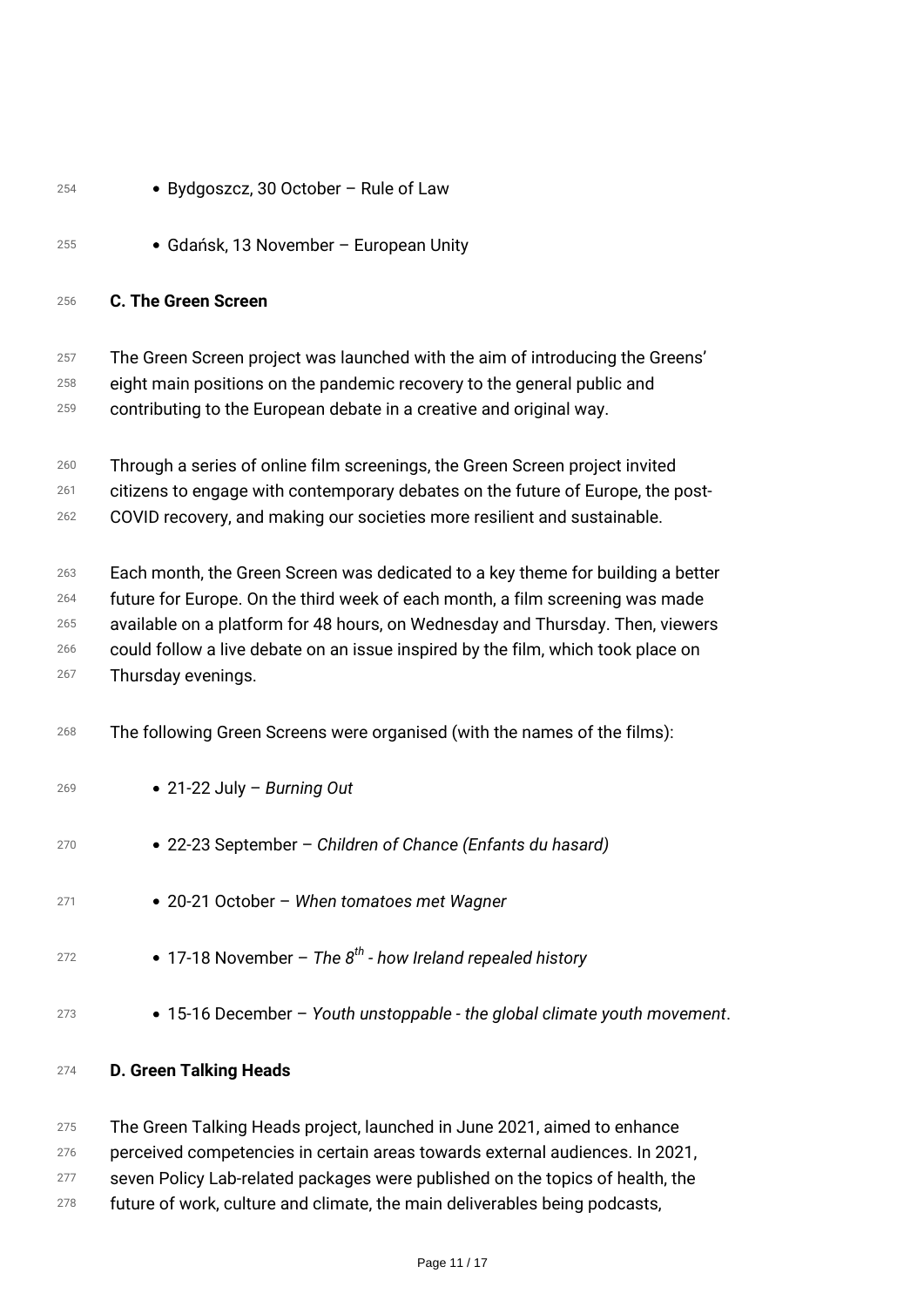| 279 | articles and social media posts. |  |  |  |
|-----|----------------------------------|--|--|--|
|-----|----------------------------------|--|--|--|

| 280 | The packages tackled the following topics:                   |
|-----|--------------------------------------------------------------|
| 281 | • Fit for Climate                                            |
| 282 | • Equitable access to medicines                              |
| 283 | • Climate Activists towards COP26                            |
| 284 | • COP26 in Glasgow: A Green perspective                      |
| 285 | • Transparency and accountability of pharmaceutical industry |
| 286 | • How the EU can improve its fight against forced labour     |
| 287 | • How the EU can improve its fight against child labour.     |

*<sup>288</sup> E. Tilt! The ChangeMaking Network*

*289 290 291 292 293 294 295 296 297 298 299 300 301 302 Since [Tilt!](https://www.tilt.green/) started in May 2018, it has become a large and lively platform. In 2021, some of Tilt's most engaging campaigns included a campaign to ban bottom trawling in the EU Action Plan on ocean protection, and an effort to save European forests by banning clear-cutting. We have cooperated with civil society by, for example, organising webinars and workshops for people who want to learn more about Tilt's campaign topics at the EGP Council and European Ideas Lab. Moreover, we teamed up with a coalition of civil society organisations in a campaign against the Energy Charter Treaty which is ongoing and in which over 1 million Europeans have taken action. Another fruitful collaboration concerned a campaign for an EU Directive on gender-based violence, in collaboration with the Greens/EFA in the European Parliament. We also launched a campaign on a four-day working week as a follow-up to the EGP Council in May. Finally, we wrapped up two larger campaigns from previous years during 2021; the campaign to save bees and farmers as well as the effort to end cruel animal transports in Europe.*

- *303 304 On the technical side, we experimented with some of the possibilities for online actions offered by the Action Network tool, as well as expanding the range of*
- *305 countries where Tilt can reach out to new people via social-media marketing.*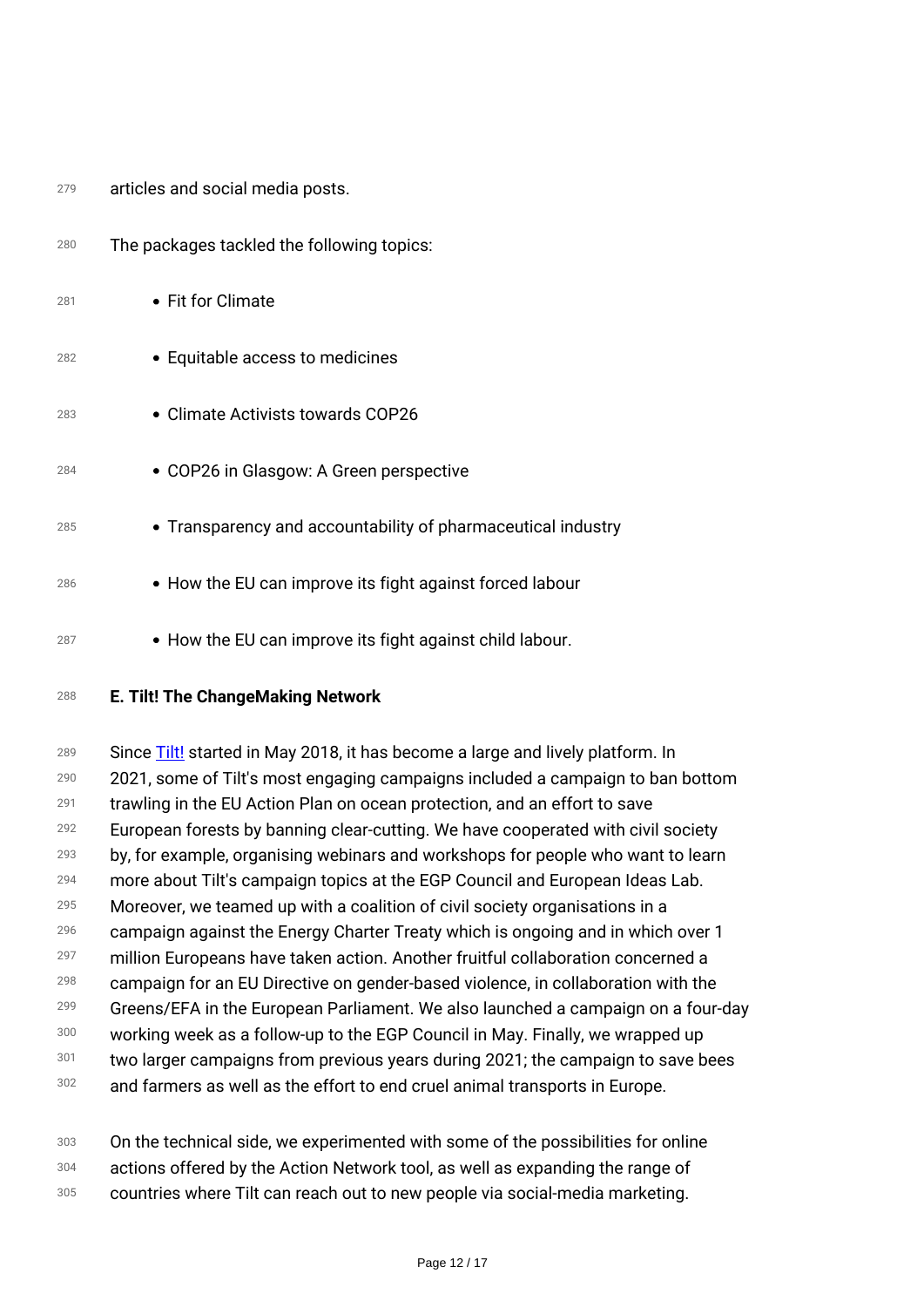- *306 307 Campaigns on climate and biodiversity worked particularly well in 2021. From these, as well as many others, we have learned useful lessons that strengthen*
- *308 our digital campaigns and citizen engagement.*

# *<sup>309</sup> F. Social media*

- *310 311 312 313 As regards the EGP's resources, outputs, and activities on social media, 2021 was another year of change, growth and experimentation. The second year of COVID-19 continued to orient the vast majority of our activities online and on social media.*
- *314 The newly created digital team, comprising a coordinator, a social media*
- *315 manager, a copywriter, a community manager, a data analyst, and a digital*
- *316 technology strategist, took office towards the end of the first semester of*
- *317 2021.*
- *318 The EGP was then allowed to increase its output on all social media and extend*
- *319 its reach in a targeted manner, in particular around the time of the 33rd*
- *320 Council, but also to effectively engage in more collaborative outreach.*
- *321 At the same time, the online ecosystem became overcrowded as all stakeholders*
- *322 switched online, creating online fatigue. This prompted a new reflection on a*
- *323 renewed digital strategy, which is currently being developed and focuses more on*
- *324 qualitative relationships with communities and stakeholders rather than simple*
- *325 quantitative indicators. Thanks to our data analyst, we also started to collect*
- *326 data about our social media presence and activities more consistently.*

# *<sup>327</sup> G. Fundraising*

- *328 In 2020, the EGP started to develop an EGP and Tilt fundraising strategy. In*
- *329 2021, these overarching plans were implemented and further developed. The EGP*
- *330 improved the fundraising infrastructure by launching a donation website and*
- *331 streamlined the donation process by using a simplified form. Two distinctive*
- *332 approaches were created, focusing on both the Green family and a more general*
- *333 audience. Furthermore, the EGP focused on building capacity with its member*
- *334 parties, which included organising two workshops.*

# *<sup>335</sup> 4. Partners*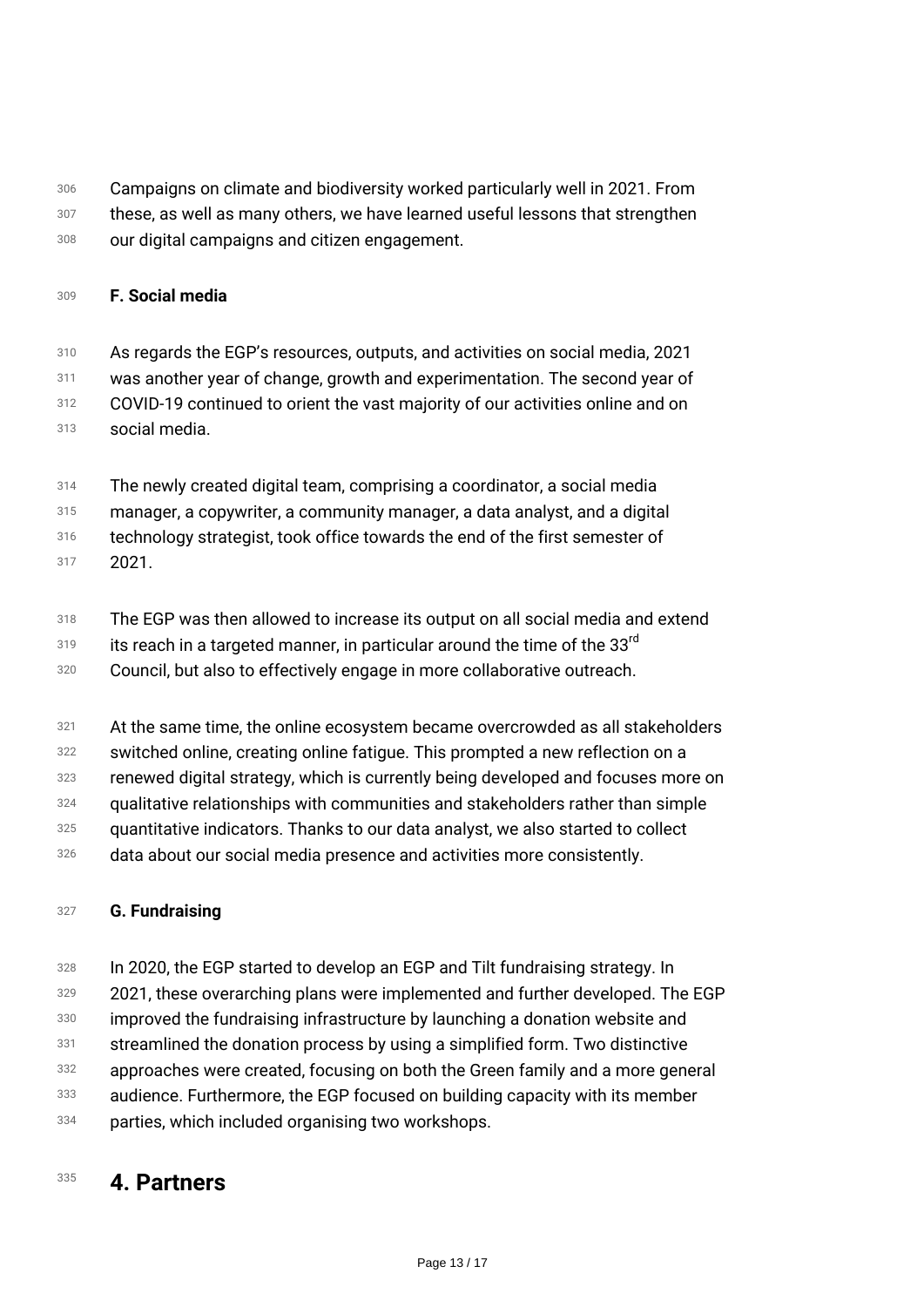- *336 The EGP Committee and its partners strive to find synergies, align strategies*
- *337 and work in a complementary way – always within the boundaries of the financial*
- *338 and legal regulations set by the EP and the Authority for European Political*
- *339 Parties.*
- *<sup>340</sup> A. Greens-EFA in the European Parliament*
- *341 The Committee continued its strong working relationship with the [Greens-EFA in](https://www.greens-efa.eu/en/)*
- *342 [the EP](https://www.greens-efa.eu/en/), collaborating with MEPs where relevant. The EGP Committee is represented*
- *343 in the Green Group Bureau meetings and vice versa. Meetings took place between*
- *344 the EGP Co-Chairs, the Green Group Co-Presidents and the Secretary Generals.*
- *345 Furthermore, there were daily bilateral contacts between the staff of both the*
- *346 Group and the EGP across different departments (press/campaign/advisors).*
- *<sup>347</sup> Concrete cooperation included the following projects:*
- *<sup>348</sup> Climate campaign*
- *<sup>349</sup> Greens in government and ministers' meetings*
- *<sup>350</sup> COP26 Green Hub*
- *<sup>351</sup> European Ideas Lab in Milan.*
- *<sup>352</sup> B. Green European Foundation (GEF)*
- *353 354 355 356 357 For most of our research, political analysis and information platforms, we continued to rely on the expertise of our partner [GEF.](https://gef.eu/) EGP is represented in the GEF General Assembly and can attend the board and strategy meetings. The GEF is also represented in the EGP Committee meetings, and there are regular bilateral contacts on leadership and staffing levels.*
- *358 359 360 361 362 To provide support for Green actors in Glasgow during the COP26 negotiations, the Green European Foundation, with the support of the European Green Party and the Scottish Greens, organised a Green Hub: a meeting point which any member of the Green family could use to rest and recharge, meet other actors, attend a multitude of green events, or prepare for the protest.*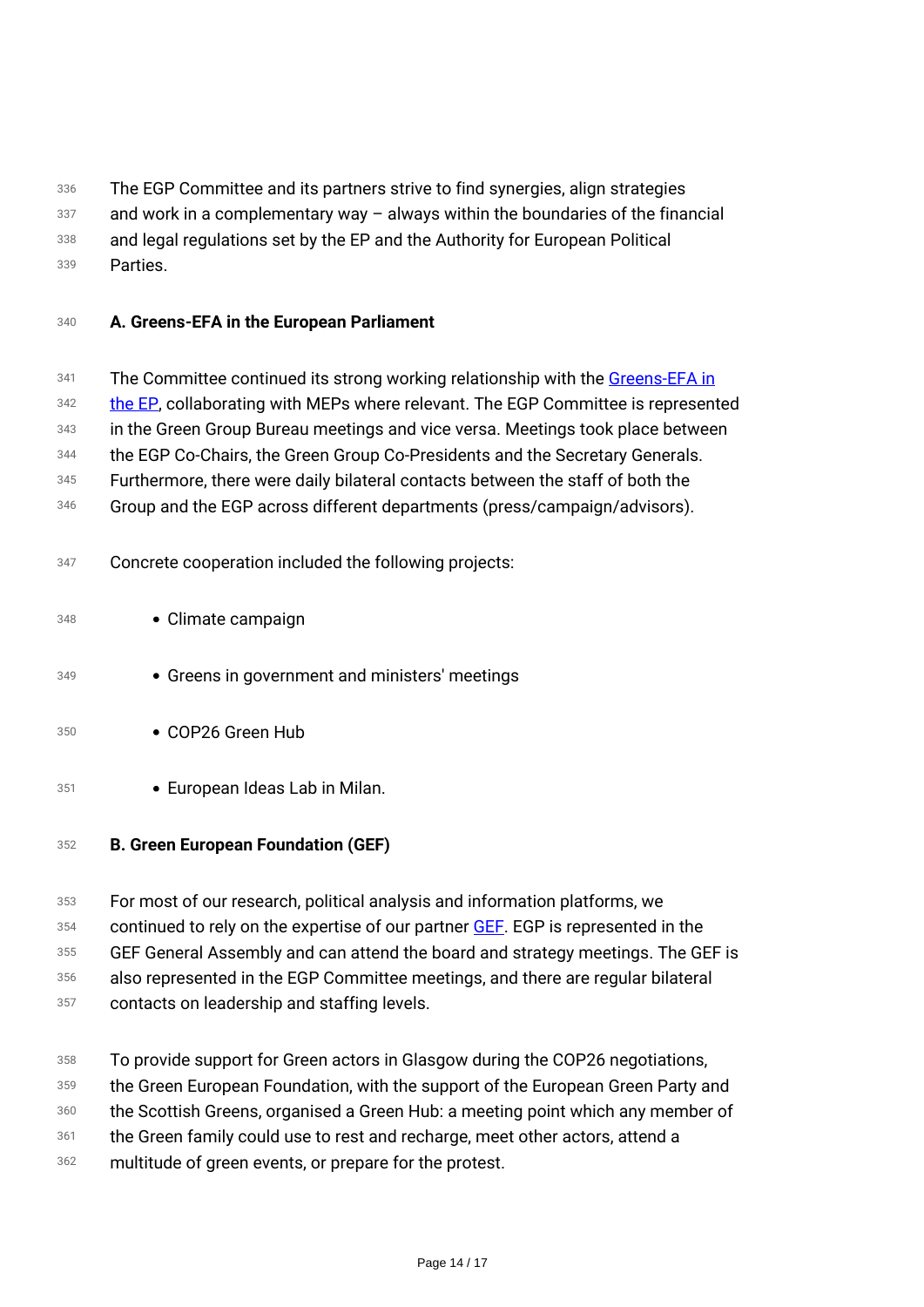# *<sup>363</sup> C. Federation of Young European Greens (FYEG)*

| 364<br>365 | We continued to enjoy close cooperation with our youth partner <b>FYEG</b> , which                                                                              |
|------------|-----------------------------------------------------------------------------------------------------------------------------------------------------------------|
| 366        | proved consistent and very fruitful overall, especially in the framework of the<br>climate and recovery campaign. The FYEG was represented in the EGP Committee |
| 367        | meetings while EGP Committee members participated in FYEG events. The EGP and                                                                                   |
| 368        | FYEG continued the programme of joint activities in areas of overlapping                                                                                        |
| 369        | priorities and interests, which has proven to be beneficial to both partners.                                                                                   |
| 370        | EGP/FYEG joint projects in 2021:                                                                                                                                |
| 371        | • Campaign towards COP26 and Alter-COP2                                                                                                                         |
| 372        | • Brave New Europe - decentralised summer camps                                                                                                                 |
| 373        | • Training and long-term strategy                                                                                                                               |
| 374<br>375 | • Relationships with FYEG member organisations and mother parties (study<br>visits and EC training)                                                             |
| 376        | • EGP's staff for FYEG relations                                                                                                                                |
|            |                                                                                                                                                                 |

## *<sup>377</sup> D. Global Greens*

- *378 The Global Greens are preparing for their next congress, in South Korea in 2023.*
- *379 In 2020, Bob Hale from the Australian Greens and Gloria Polanco from the*
- *380 Dominican Green Party were nominated as co-conveners to lead the Global Greens*
- *381 up to the Congress, where elections will be undertaken.*
- *382 In order to strengthen the participation of underrepresented regions at the*
- *383 COP26, specifically from the Global South, the European Greens supported the*
- *384 participation of the Global Greens at COP26 in Glasgow. They were also present*
- *385 at the Green Hub throughout various sessions.*
- *386 Jean Lambert and Evelyne Huytebroeck represent the EGP Committee in the Global*
- *387 Greens Coordination. The EGP Treasurer Ute Michel is a member of the Global*
- *388 Greens' Budget and Finance Working Group.*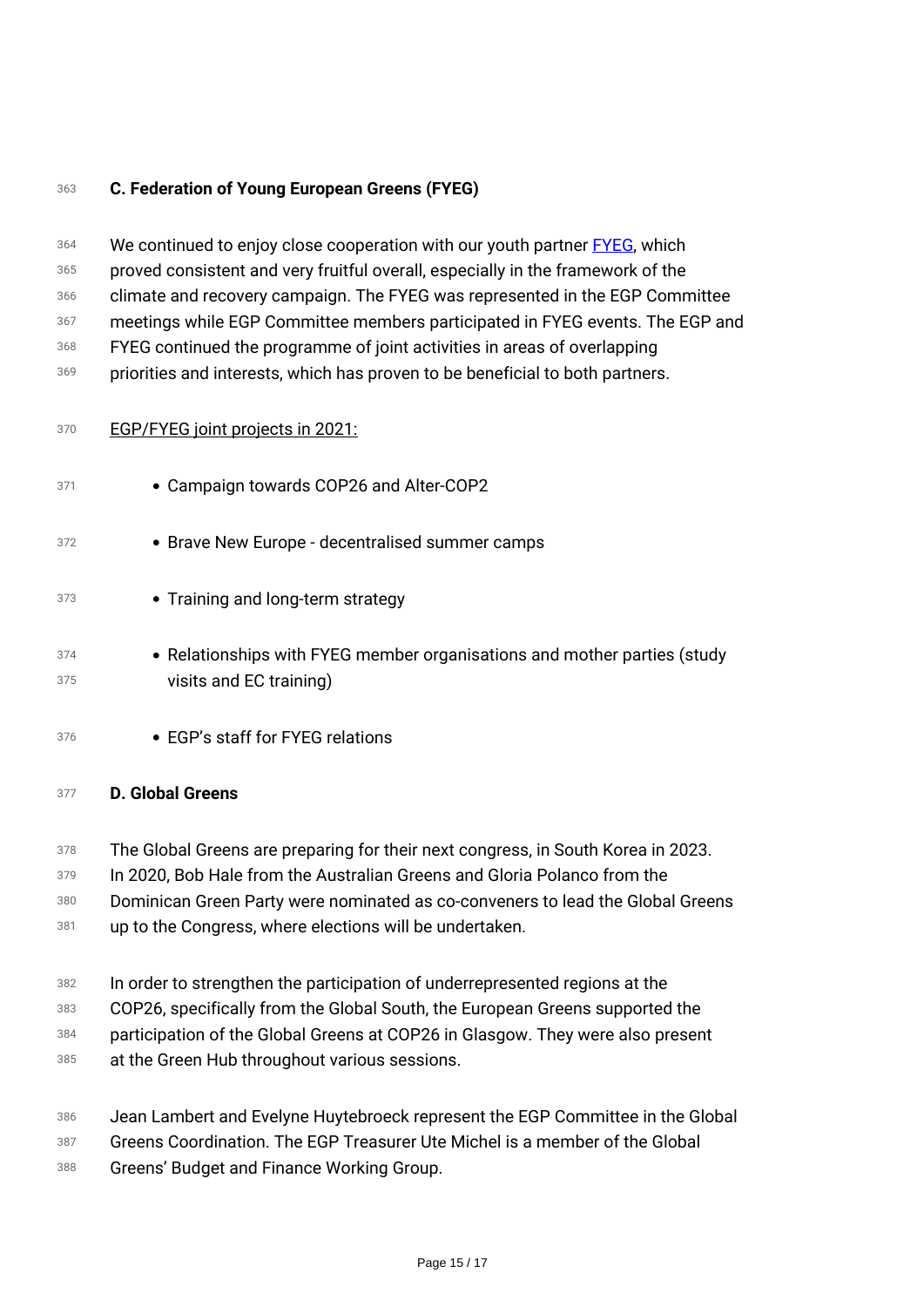# *<sup>389</sup> E. Committee of the Regions (CoR)*

*390 391 392 393 394 395 396 397 The European Committee of the Regions, an EU consultative institution, is known as 'the voice of the regions and cities in Europe". The Green group in the Committee of the Regions was first established in 2020 with the support of the EGP. In 2021, the EGP organised the first coordination meetings on future cooperation and explored the synergies of such a cooperation. The EGP and the Green group in the CoR are planning to support each other particularly in the areas of outreach, research and policy content as well as being involved in each other's events.*

# *<sup>398</sup> F. European Movement International (EMI)*

*399 400 401 402 403 404 405 406 407 408 EGP has been member of EMI since November 2018. The cooperation in 2021 comprised participating in EMI online events (webinars, council) and, more notably, the two Federal Assemblies and one Members Council held online on 27 May and 9 December 2021. The EGP has also supported Monica Frassoni as the EMI elected board member nominated by the Greens. In addition, the EGP Committee nominated female candidates for the yearly EMI Women of Europe Awards, which took place on 1 December. Our candidate, Kauthar Bouchallikht, MP of GroenLinks in the Netherlands, was a finalist in the Woman in Power category. Further cooperation between the EGP and EMI occurred in policy development and in the process of the Conference on the Future of Europe.*

## *<sup>409</sup> G. Das Progressive Zentrum*

- *410 Das Progressive Zentrum is an independent think tank founded in 2007 as a non-*
- *411 profit initiative. The EGP participated in and supported the Progressive*
- *412 Governance Digital Summit from 9-11 June which tackled themes related to*
- *413 democracy, progressive leadership, and Europe and also contributed to the event*
- *414 programme, ensuring the Green perspective was represented.*

## *<sup>415</sup> H. Civil Society Organisations (CSO)*

- *416 In 2021, the EGP joined one of the new projects from SOLIDAR, a European network*
- *417 of NGOs working to advance social justice in Europe. The project, called the*
- *418 Just Transition Alliance, brought together social, climate and environmental*
- *419 NGOs, political families, youth organisations, social partners as well as other*
- *420 stakeholders to adopt a Common Declaration on Just Transition. The European*